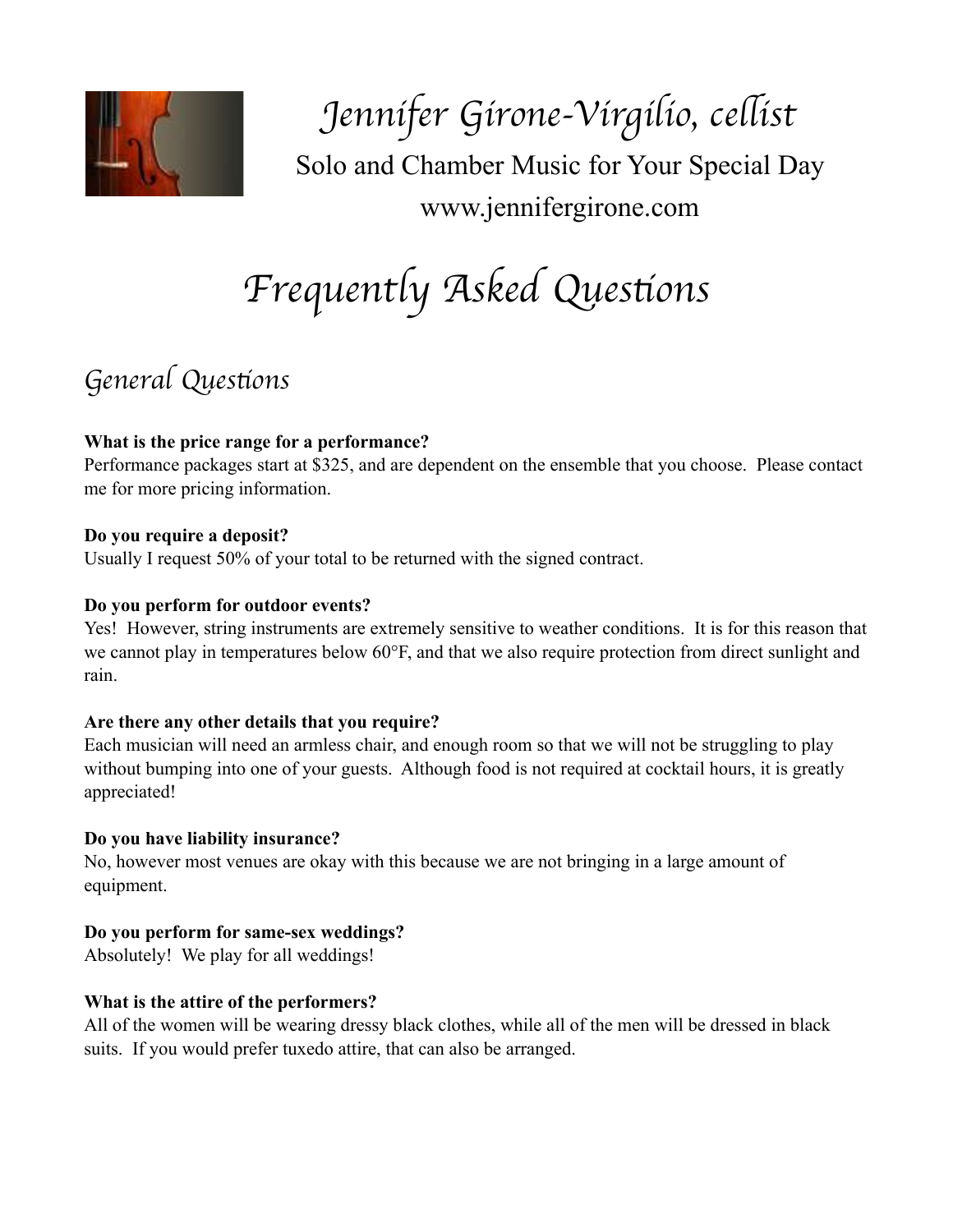# *Choosing an Ensemble*

If you are having trouble choosing an ensemble, here are some tips for the different ensembles you can decide upon.

### **What size ensemble should I pick?**

If you are looking for a very intimate wedding, a solo performance can be a very nice touch. Usually I will include standard wedding repertoire, as well as selections from Bach's Suites for Unaccompanied Violoncello. These pieces are meant to be played without any other instruments and are beautiful for a ceremony or for cocktail hour. One thing to be aware of is that when you pick a solo performance, many of the pieces will be much more simple because I am only able to play the melodies of the pieces. Without the other instruments, it limits how involved the music can be.

Along the same lines, the more instruments you add, the more involved the music can become. With a duo, you will have the bass line and the melody. This can be a great choice for someone trying to keep things small and intimate, but who wants the music to have a little more movement to it. After a duo, each part that you add to an ensemble will contribute to the music with a harmony or accompaniment part that can make the music sound much more full. Think of it as a conversation; the more participants you have, the more perspectives there are to add to the discussion!

### **What instruments should I include?**

Now that you've chosen the size of your ensemble, how do you know what instruments to pick? If you are deciding between a string ensemble versus one that includes flute there are a few distinguishing qualities. When you choose a string ensemble, the sound is more classical and more unified. A violin, viola, and cello have the same timbre or type of sound, but they are spread out across the different registers (high, medium, and low). They can sound like a cohesive unit when grouped together and can sound particularly beautiful on classical tunes and waltzes.

On the other hand, when you mix flute with string instruments it gives it a very light and airy sound. This makes the melody pop out of the texture a little bit more, and can lend itself to more popular music. The flute is a wonderful addition for anyone looking for a unique performance for their wedding.

#### **How can I listen to the different types of ensembles?**

Descriptions help to listen with open ears, but actually hearing the different groups is the best way to to figure out what ensemble is for you. Here is a list of the music you are hearing on this website to help with your decision. They are being performed by Lisa Casal-Galietta, violin; Gregory K. Williams, viola,; Anthea Kechley, flute; and Jennifer Girone-Virgilio, cello.

Canon by Pachelbel Skater's Waltz by Waldteufel Trumpet Voluntary by Clarke

**String Duo (Violin and Cello): String Trio (Violin, Viola, and Cello):**  You and You by Johann Strauss, Jr. Eine Kleine Nachtmusik- Allegro by Mozart Wedding March by Mendelssohn<br>
Flute Duo (Flute and Cello):<br>
Spanish Eves by Engleburt Hump **Spanish Eyes by Engleburt Humperdinck** 

> **Flute Trio (Flute, Violin, and Cello):**  Here Comes the Sun by The Beatles